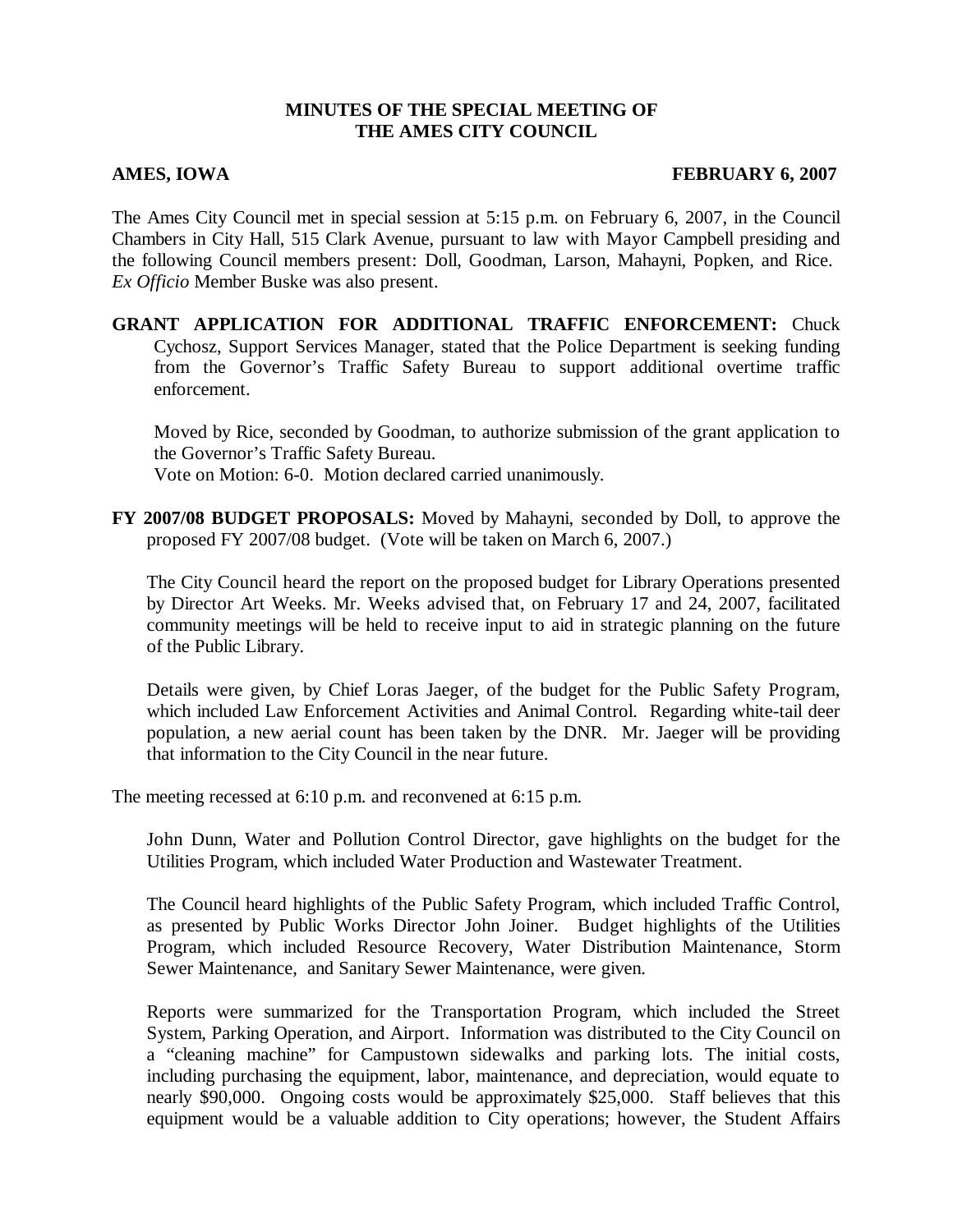Commission has been working on the idea of using community service labor to pick up garbage and having members of the Greek system adopt certain areas. Mr. Joiner would like to see the results of their efforts before the "cleaning machine" is pursued. Staff also plans to see a demonstration of the equipment in the spring. The purchase of this machine is currently not programmed into the FY 2007/08 Budget. Due to the Clarion Technologies eliminating their Ames operations, Mr. Joiner advised that they will no longer be leasing the VisionAire building. Efforts are being made to find a new lessee for that building.

Lastly, Mr. Joiner reviewed the budget details for the Cemetery, Public Works Administration, Public Works Engineering, and Public Buildings.

**ADJOURNMENT:** Moved by Doll, seconded by Popken, to adjourn at 7:38 p.m.

\*\*\*\*\*\*\*\*\*\*\*\*\*\*\*\*\*\*\*\*\*\*\*\*\*\*\*\*\*\*\*\*\*\*\*\*\*\*\*\*\*\*\*\*\*\*\*\*\*\*\*\*\*\*\*\*\*\*\*\*\*\*\*\*\*\*\*\*\*\*\*\*\*\*\*\*\*\*

# **MINUTES OF THE SPECIAL MEETING OF THE AMES CITY COUNCIL**

# **AMES, IOWA FEBRUARY 7, 2007**

The Ames City Council met in special session at 5:15 p.m. on February 7, 2007, in the Council Chambers in City Hall, 515 Clark Avenue, pursuant to law with Mayor Campbell presiding and the following Council members present: Doll, Goodman, Larson, Mahayni, Popken, and Rice. *Ex Officio* Member Buske arrived at 6:22 p.m.

**FY 2007/08 BUDGET PROPOSALS:** The Council heard and discussed highlights of the Community Enrichment Program, which included Recreational Opportunities, presented by Director Nancy Carroll. Of significance is the annual subsidy for the Aquatics Program, which has increased approximately 52% in 11 years. Carr Pool subsidy equates to approximately \$50,000. Summer attendance at the two pools (Municipal and Carr) has decreased by 60% in 11 years. The annual subsidy for Brookside Wading Pool is \$4,167. Ms. Carroll also highlighted the anticipated deficit of \$11,926 in FY 07/08 for Homewood Golf Course. In an attempt to address the national and local trend of decreasing participation in golf, a list of innovative recommendations to increase usage of the Course were defined by Ms. Carroll. Council Member Goodman asked if there would be a point when the City would decide not to offer this service. Ms. Carroll pointed out that there is a segment of population that is served only by Homewood. She elaborated that it is a short course with fewer trees and "hazards" than other courses in the area. According to Ms. Carroll, the same situation exists at the Ice Arena. It is being recommended by City staff that the City and Iowa State University's annual \$20,000 contributions go into the Operational Fund balance instead of the Capital Reserve Fund. This transfer would be a one-year commitment to allow staff the necessary time to determine how additional ice time can be sold. Fees will be increased by 5% for FY 2007/08. Other recommendations were reviewed by Ms. Carroll. Staff will continue to analyze these programs and look to the City Council for direction.

Ms. Carroll distributed a staff report detailing the City contributions made to the Hunziker Youth Sport Complex since 1994.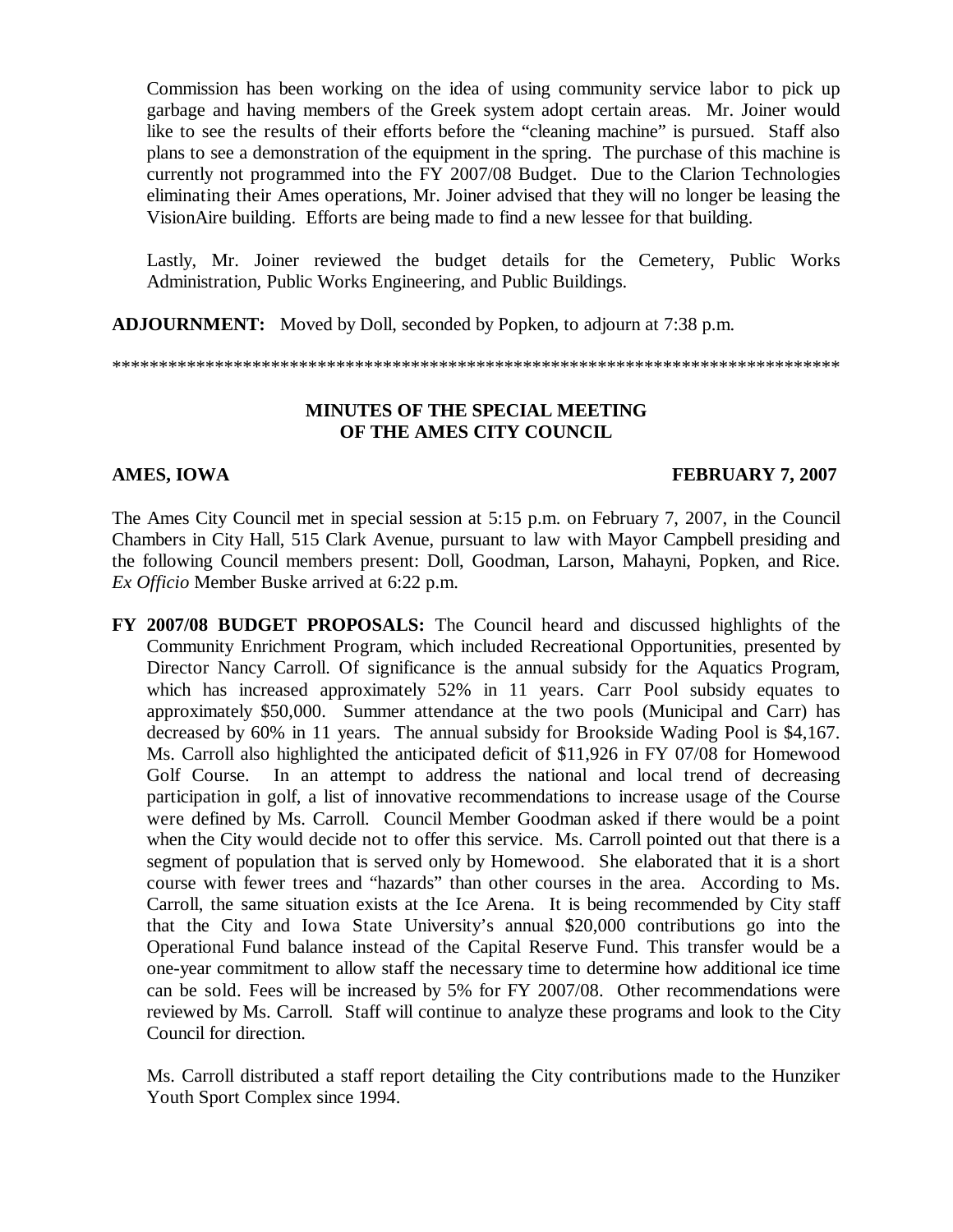Fleet Services Director Paul Hinderaker described Fleet Maintenance Services and Fleet Acquisition and Disposal. The Department is responsible for 401 vehicles and pieces of equipment belonging to the City. They also provide services to Story County and Mary Greeley Medical Center.

The Fire Safety Activities portion of the Public Safety program was presented by Chief Clint Petersen. He stated that the Department is meeting the Council's goal of responding to calls in 85% of the community in under five minutes. Deputy Chief Paul Sandoval explained activities in the Suppression and Emergency programs. Fire fighters responded to a total of 2,932 incidents (medical, fires, service calls, and false alarms) in 2006 (503 more than in 2005). Chief Petersen gave the highlights for the Prevention & Safety Division and the Building Safety Division (Inspections). He advised that two additional staff positions are being requested: (1) Property Maintenance Inspector and (2) Building Construction Inspector. A part-time clerical position is also being requested. A six percent increase to Building Permits is being proposed. The fee for Building Permits has not increased in five years. Regarding property maintenance issues, Council Member Popken asked staff to provide a list of examples of the types of problems that are being reported. Activities of the Health and Sanitation Division were also reviewed. Sanitarian Kevin Anderson talked about the fee charged for restaurant inspections, which is set by the state. He said that there is legislation proposed to increase the fee. At the current rate, the City recaptures approximately one-third of its expenses.

The meeting recessed at 7:30 p.m. and reconvened at 7:35 p.m.

Council Member Mahayni left the meeting at 7:35 p.m.

The operations budget for the Electric Utility was explained by Director Don Kom. Two new positions are being proposed: (1) Plant Operations Supervisor and (2) Energy Trader. Council Member Goodman expressed his concern to make sure that data support the hiring of the Energy Trader position.

- **COMMENTS:** Moved by Goodman, seconded by Popken, to refer to staff, for a report back to the City Council, an e-mail sent by Jeri Neal requesting consideration of a "Complete Streets" policy for Ames. Vote on Motion: 5-0. Motion declared carried unanimously.
- **ADJOURNMENT:** Moved by Doll, seconded by Larson, to adjourn the meeting at 8:34 p.m. Vote on Motion: 5-0. Motion declared carried unanimously.

\*\*\*\*\*\*\*\*\*\*\*\*\*\*\*\*\*\*\*\*\*\*\*\*\*\*\*\*\*\*\*\*\*\*\*\*\*\*\*\*\*\*\*\*\*\*\*\*\*\*\*\*\*\*\*\*\*\*\*\*\*\*\*\*\*\*\*\*\*\*\*\*\*\*\*\*\*\*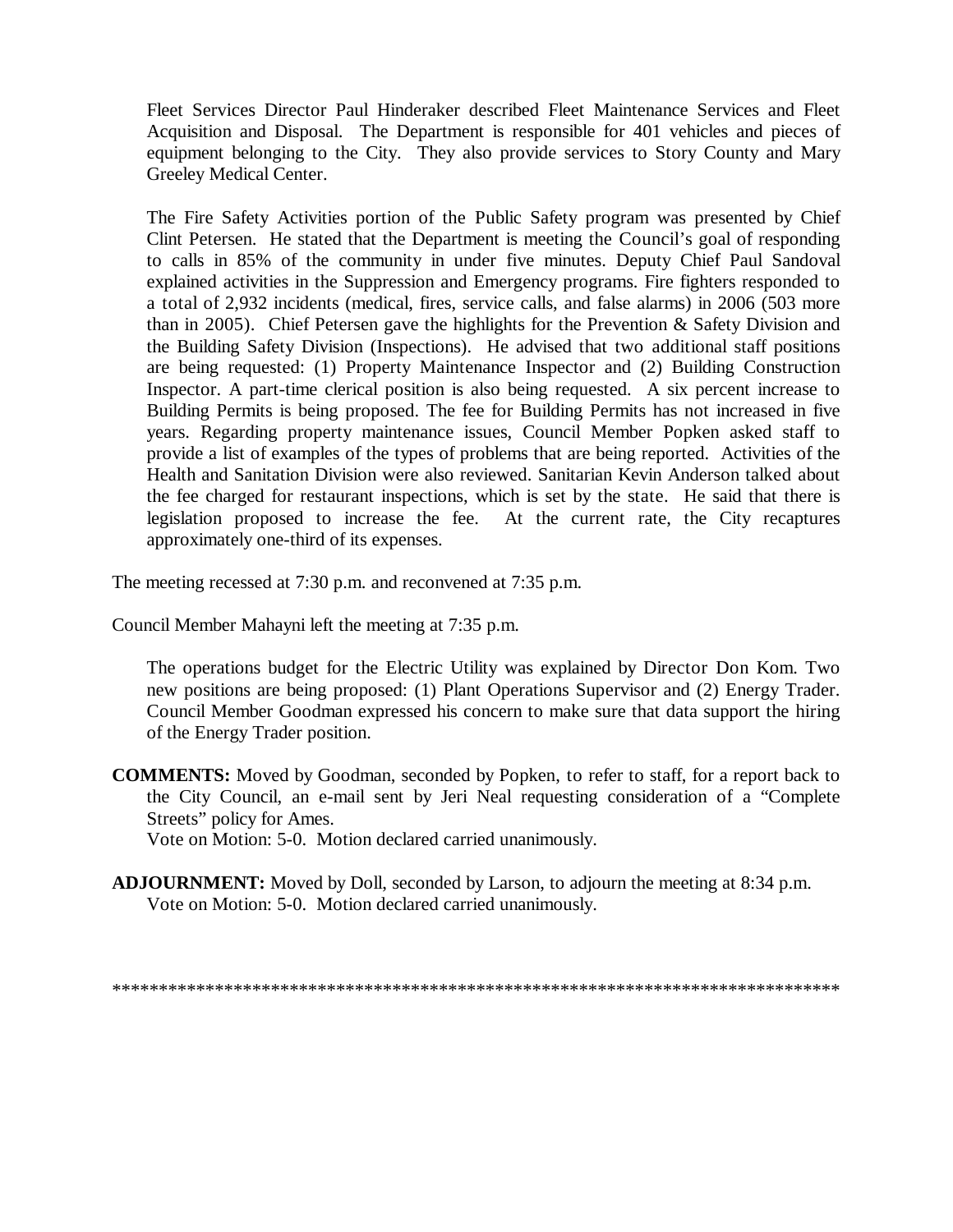## **MINUTES OF THE SPECIAL MEETING OF THE AMES CITY COUNCIL**

### **AMES, IOWA FEBRUARY 8, 2007**

The Ames City Council met in special session at 5:15 p.m. on February 8, 2007, in the Council Chambers in City Hall, 515 Clark Avenue, pursuant to law with Mayor Campbell presiding and the following Council members present: Doll, Goodman, Larson, Mahayni, Popken, and Rice. *Ex Officio* Member Buske was also present.

**FY 2007/08 BUDGET PROPOSALS:** The Council heard reports on the proposed budgets for the Transportation Program, including the Transit System, from Director Sheri Kyras.

Merlin Pfannkuch, 1424 Kellogg Avenue, Ames, requested to speak, indicating that he might not be able to attend the meeting of February 13, when public input is to be received.

Mr. Pfannkuch stated his concern about the long-term sustainability of the Transit System and believes that the City should be doing more than maintaining the financial viability of the Transit System. He believes that CyRide is the best thing that can be done for the community to lessen the dependency on the automobile. Mr. Pfannkuch indicated his appreciation with the extension of the Brown Route. He suggested that the City increase CyRide's budget by \$20,000 to allow for creative promotions in an attempt to increase ridership. Director Kyras stated that there are some marketing dollars available (approximately \$5,000 to \$6,000); however, they did just learn that they did not receive a marketing grant in the amount of \$25,000. The Mayor pointed out that the decision to earmark additional funds for marketing resides with the Transit Board.

Budgets for General Government and Internal Services were presented, which included Human Resources, Risk Management, and Health Benefits.

Budgets for the City Council and Executive Management, City Clerk, Public Relations, Cable TV, and Legal Services were detailed.

The meeting recessed at 6:50 p.m. and reconvened at 7:00 p.m.

Discussion continued on the budgets for Long-Range and Current Planning, and Leased and Affordable Housing.

It was explained by Ms. Baker Latimer that approved applicants under the Section 8 rental assistance program may "port out," which means that they receive a housing voucher from Ames, but use that voucher in another housing authority jurisdiction. Concerns were expressed by Council Members Doll and Larson that Ames' residents would not receive priority for the vouchers. Council Member Larson expressed his desire that staff review those eligibility requirements.

Ms. Baker Latimer also gave the budget highlights for the Community Development Block Grant. She advised that removal of slum and blighted houses is allowed under this program; 30% of the funds could be used for this purpose. It was also stated that it